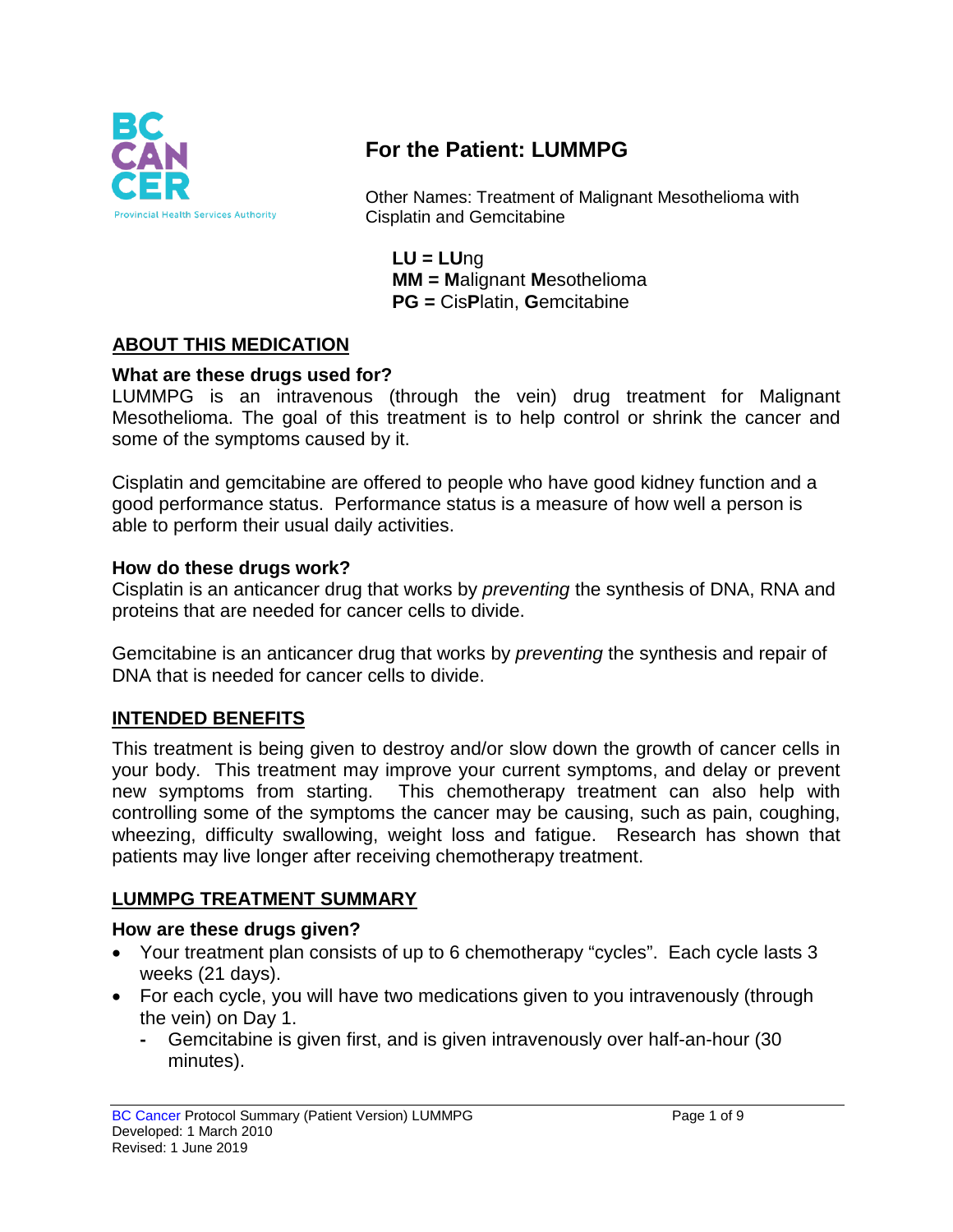- **-** You will then be given extra fluids intravenously for one hour (60 minutes) before cisplatin. This is to help flush out your kidneys.
- **-** Cisplatin will be given last, and is given intravenously over one hour (60 minutes).
- On Day 8 of each cycle, you will only be given gemcitabine, intravenously, over halfan-hour (30 minutes).

### **What will happen when I get my drugs?**

- A blood test is done within one month of starting treatment.
- A blood test is also done before Day 1 and Day 8 of each cycle.
- The dose and timing of your chemotherapy may be changed based on your blood test results and/or other side effects.
- Your very first treatment will take longer than other treatments because a nurse will be reviewing the possible side effects of your chemotherapy plan and will discuss with you how to manage them. *It is a good idea to bring someone with you to your first chemotherapy appointment.*
- You will be given a prescription for anti-nausea medications (to be filled at your regular pharmacy). Please bring your anti-nausea medications with you for each treatment. Your nurse will tell you when to take the anti-nausea medication. You may also need to take your anti-nausea drugs at home after therapy. It is easier to prevent nausea than to treat it once it happens, so follow directions closely.

### **LUMMPG TREATMENT PROTOCOL**

#### Start Date: **With Start Date:**

| Day 1             | Day 2     | Day 3     | Day 4     | Day 5     | Day 6         | Day 7     |
|-------------------|-----------|-----------|-----------|-----------|---------------|-----------|
| <b>Blood Test</b> | <b>No</b> | No        | <b>No</b> | <b>No</b> | <b>No</b>     | <b>No</b> |
| Gemcitabine,      | chemo     | chemo     | chemo     | chemo     | chemo         | chemo     |
| Prehydration      |           |           |           |           |               |           |
| & Cisplatin       |           |           |           |           |               |           |
| Day 8             | Day 9     | Day 10    | Day 11    | Day 12    | Day 13        | Day 14    |
| <b>Blood Test</b> | <b>No</b> | <b>No</b> | <b>No</b> | <b>No</b> | <b>No</b>     | <b>No</b> |
| Gemcitabine       | chemo     | chemo     | chemo     | chemo     | chemo         | chemo     |
| Day 15            | Day 16    | Day 17    | Day 18    | Day 19    | <b>Day 20</b> | Day 21    |
| <b>No</b>         | <b>No</b> | <b>No</b> | <b>No</b> | <b>No</b> | <b>No</b>     | <b>No</b> |
| Chemo             | chemo     | chemo     | chemo     | chemo     | chemo         | chemo     |

**Cycle 1:**

**This 21-day cycle will repeat 3-5 more times**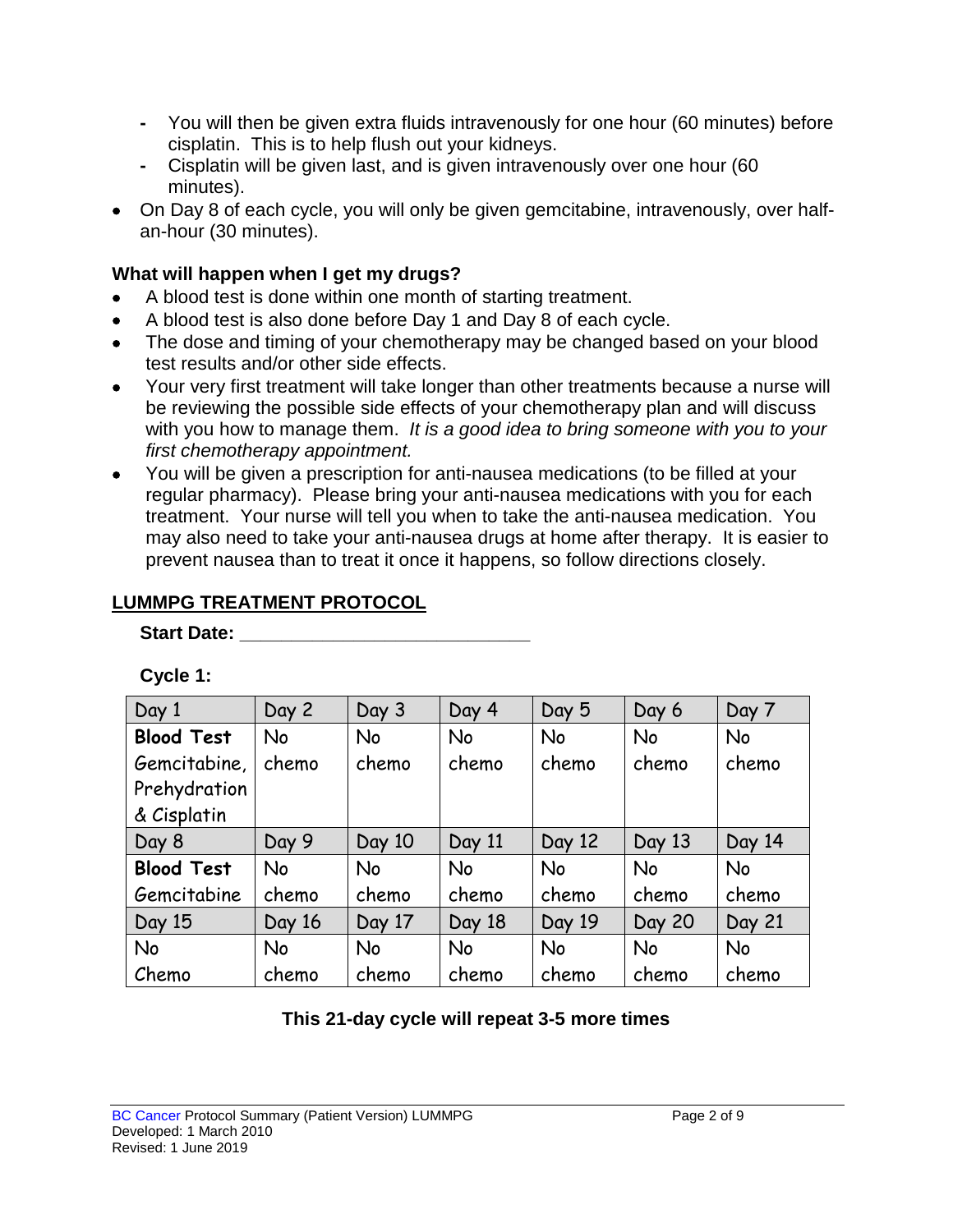## **CHEMOTHERAPY SIDE EFFECTS AND MANAGEMENT**

#### **Are there any risks?**

• Unexpected and unlikely side effects can occur with any drug treatment. The ones listed below are particularly important for you to be aware of.

| <b>SERIOUS SIDE EFFECTS</b>                                                                                                                                                                                                                                                                                                 | <b>How common</b><br>is it? | <b>MANAGEMENT</b>                                                                                                                                                                                                                                                                                                                                                                                 |
|-----------------------------------------------------------------------------------------------------------------------------------------------------------------------------------------------------------------------------------------------------------------------------------------------------------------------------|-----------------------------|---------------------------------------------------------------------------------------------------------------------------------------------------------------------------------------------------------------------------------------------------------------------------------------------------------------------------------------------------------------------------------------------------|
| Your white blood cells may<br>decrease 7-10 days after your<br>treatment. They usually return<br>to normal 2-3 weeks after your<br>last treatment. White blood<br>cells protect your body by<br>fighting bacteria (germs) that<br>cause infection. When they<br>are low, you are at greater<br>risk of having an infection. | Very common                 | To help prevent infection:<br>Wash your hands often and always after using the bathroom.<br>Take care of your skin and mouth by gently washing regularly.<br>Avoid crowds and people who are sick.<br>Call your doctor <i>immediately</i> at the first sign of an <i>infection</i><br>such as fever (over 100°F or 38°C by an oral thermometer),<br>chills, cough or burning when you pass urine. |
| Your platelets may decrease<br>during or after your treatment<br>They will return to normal after<br>your last treatment. Platelets<br>help to make your blood clot<br>when you hurt yourself. You<br>may bruise or bleed more<br>easily than usual.                                                                        | Common                      | To help prevent bleeding problems:<br>Try not to bruise, cut or burn yourself.<br>Clean your nose by blowing gently, do not pick your nose.<br>Avoid constipation.<br>Brush your teeth gently with a soft toothbrush as your gums<br>may bleed more easily. Maintain good oral hygiene.<br>Avoid taking ASA (eg: Aspirin®) or Ibuprofen (eg: Advil®), unless<br>prescribed by your doctor.        |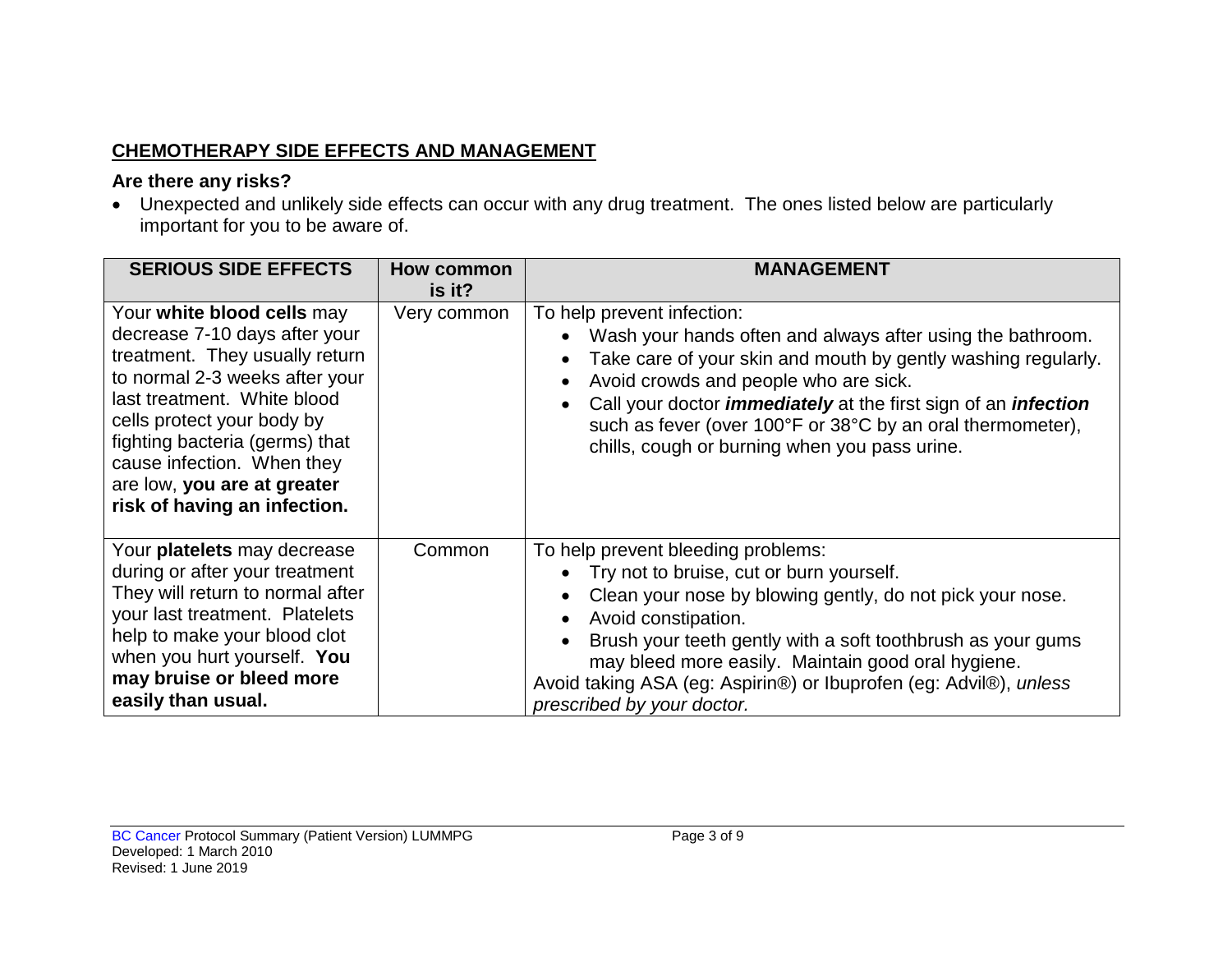| <b>SERIOUS SIDE EFFECTS</b>                                                                                                                                                                                                                                                 | How common<br>is it? | <b>MANAGEMENT</b>                                                                                                                                                |
|-----------------------------------------------------------------------------------------------------------------------------------------------------------------------------------------------------------------------------------------------------------------------------|----------------------|------------------------------------------------------------------------------------------------------------------------------------------------------------------|
| Allergic reactions may rarely<br>occur. Signs of an allergic<br>reaction are dizziness,<br>confusion and wheezing or<br>difficulty breathing.<br>This reaction can occur<br>immediately or several hours<br>after receiving cisplatin, or<br>after many doses of cisplatin. | Rare                 | Tell your nurse if this happens while you are receiving cisplatin.<br>Go to your local Emergency Room immediately if this happens<br>after you leave the clinic. |
| Cisplatin burns if it leaks<br>under the skin.                                                                                                                                                                                                                              | Very rare            | Tell your nurse <i>immediately</i> if you feel pain, burning, stinging, or any<br>other change while the drug is being given.                                    |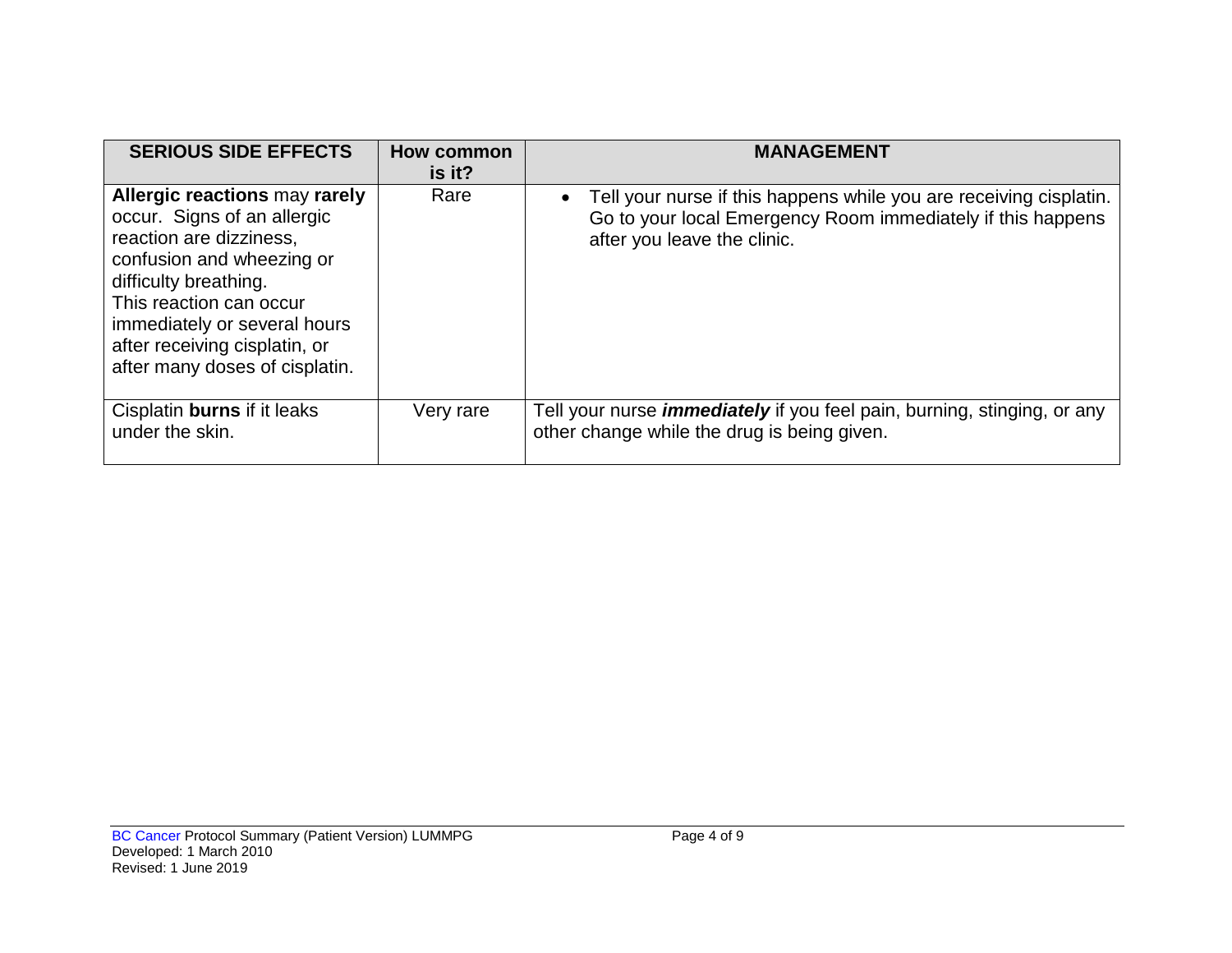| <b>OTHER SIDE EFFECTS</b>                                                                                                                                                                 | <b>How Common</b><br>Is It? | <b>MANAGEMENT</b>                                                                                                                                                                                                                                                                                                                                                                                                                                                                       |
|-------------------------------------------------------------------------------------------------------------------------------------------------------------------------------------------|-----------------------------|-----------------------------------------------------------------------------------------------------------------------------------------------------------------------------------------------------------------------------------------------------------------------------------------------------------------------------------------------------------------------------------------------------------------------------------------------------------------------------------------|
| Nausea and vomiting may<br>occur after your treatment and<br>may last for 24 hours.                                                                                                       | Very Common                 | You will be given a prescription for anti-nausea drug(s) to take before<br>your chemotherapy treatment and/or at home. It is easier to prevent<br>nausea than to treat it once it has happened, so follow directions<br>closely.<br>Drink plenty of liquids.<br>Eat and drink often in small amounts.<br>$\bullet$<br>Try the ideas in "Food Choices to Control Nausea".<br>Be sure to let your doctor know if you have nausea or vomiting later<br>than 24 hours after your treatment. |
| <b>Constipation or diarrhea may</b><br>occur.                                                                                                                                             | Common                      | To help constipation:<br>Exercise if you can.<br>$\bullet$<br>Drink plenty of liquids (8 cups a day).<br>Try ideas in "Suggestions for Dealing with Constipation".<br>To help diarrhea:<br>Drink plenty of liquids.<br>Eat and drink often in small amounts.<br>$\bullet$<br>Avoid high fibre foods as outlined in "Food Ideas to Help with<br>Diarrhea during Chemotherapy".                                                                                                           |
| A flu-like illness may occur<br>shortly after your treatment.<br>You may have fever, chills,<br>headache, muscle and joint<br>aches. Flu-like symptoms<br>usually disappear on their own. | Common                      | Take acetaminophen (TYLENOL ®) every 3-4 hours if needed.<br>$\bullet$<br>Fever and chills which occur more than 48 hours after treatment<br>$\bullet$<br>may be signs of an infection. They should be reported to the<br>doctor immediately.                                                                                                                                                                                                                                           |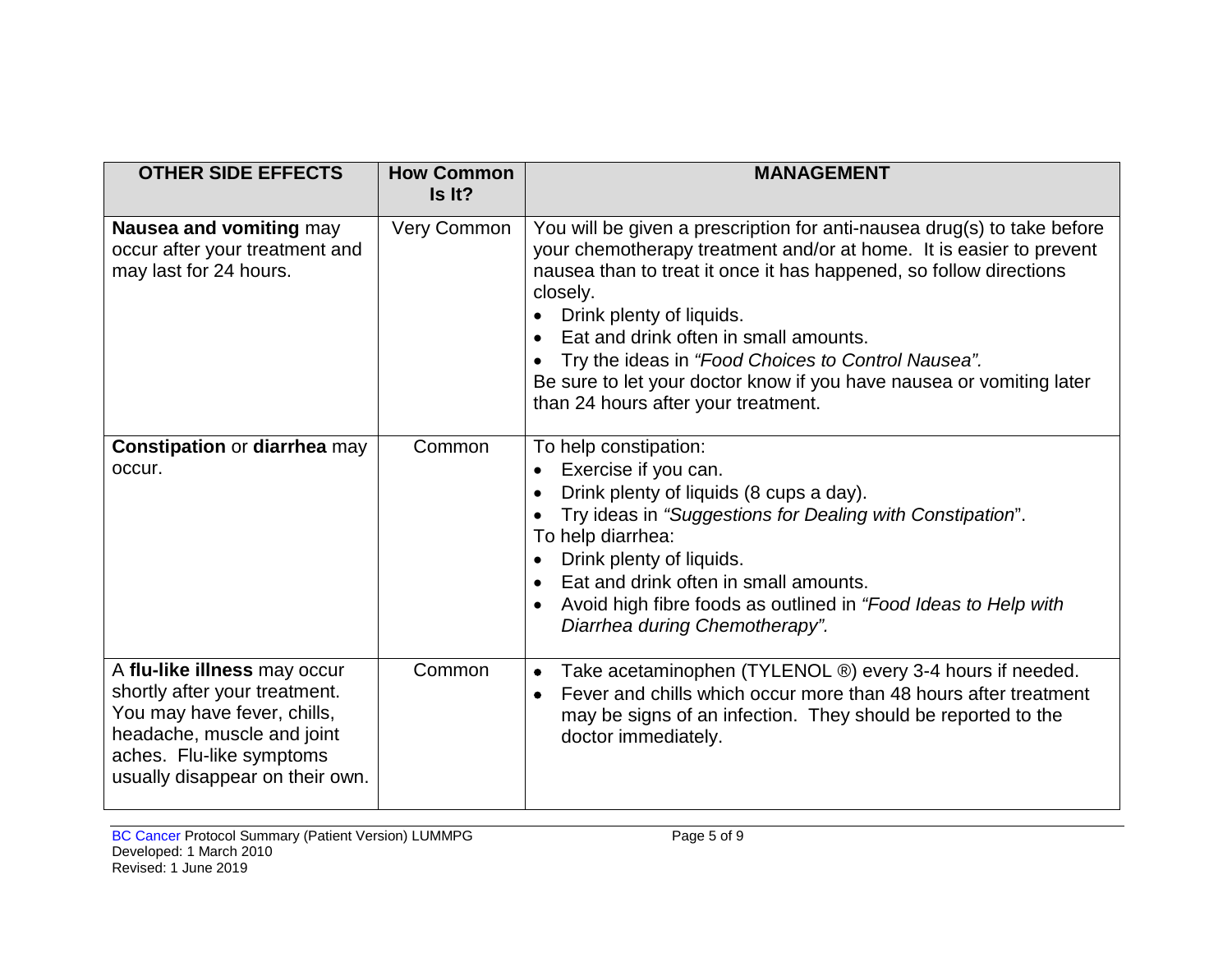| <b>OTHER SIDE EFFECTS</b>                                                                                                                                                                                              | <b>How Common</b><br>Is It? | <b>MANAGEMENT</b>                                                                                                                                                                             |
|------------------------------------------------------------------------------------------------------------------------------------------------------------------------------------------------------------------------|-----------------------------|-----------------------------------------------------------------------------------------------------------------------------------------------------------------------------------------------|
| <b>Tiredness</b> or lack of energy<br>may occur.                                                                                                                                                                       | Common                      | Do not drive a car or operate machinery if you are feeling tired.<br>Try the ideas in "Your Bank of Energy Savings: How People with<br>$\bullet$<br>Cancer can Handle Fatigue".               |
| Pain or tenderness may<br>occur where the needle was<br>placed in your vein within 1-2<br>days after treatment. This may<br>extend all the way up the arm.<br>Sometimes pain may occur<br>where the cancer is located. | Common                      | Apply warm compresses or soak in warm water for 15-20 minutes<br>several times a day.<br>For pain, take acetaminophen (eg: TYLENOL®).<br>See your doctor if the pain continues to bother you. |
| <b>Numbness or tingling of the</b><br>fingers or toes may occur.<br>This will slowly return to<br>normal once your treatments<br>are over. This may take<br>several months.                                            | Common                      | Be careful when handling items that are sharp, hot or cold.<br>Tell your doctor at your next visit, especially if you have trouble<br>with buttons, writing, or picking up small objects.     |
| <b>Swelling of hands, feet or</b><br>lower legs may occur if your<br>body retains extra fluid                                                                                                                          | Common                      | If swelling is a problem:<br>$\bullet$<br>Elevate your feet when resting<br>$\circ$<br>Avoid tight clothing<br>$\circ$                                                                        |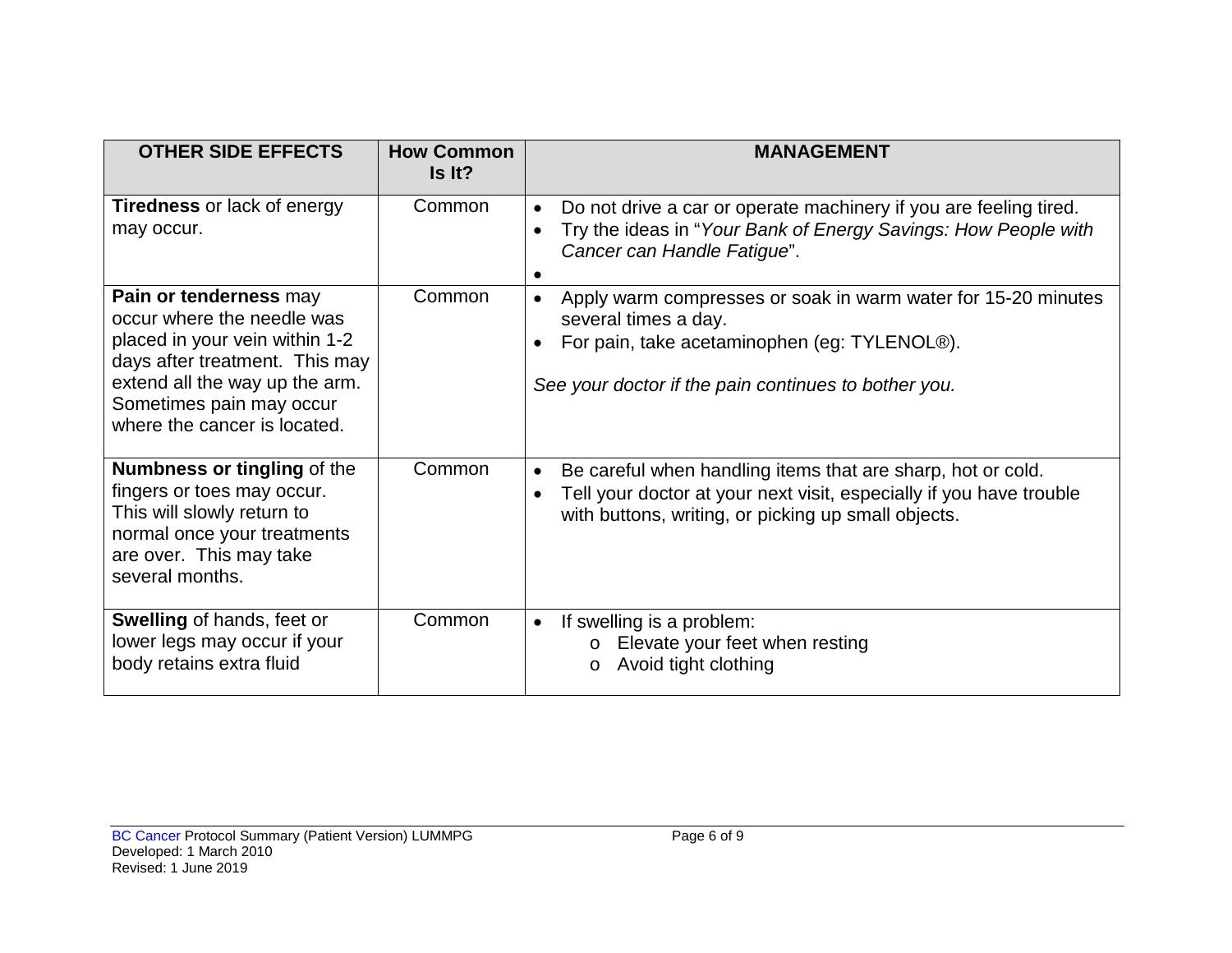| <b>OTHER SIDE EFFECTS</b>                                                                                                                                                                               | <b>How Common</b><br>Is It? | <b>MANAGEMENT</b>                                                                                                                                                                                                                                                                                                                                                                                                                                                                                                                        |
|---------------------------------------------------------------------------------------------------------------------------------------------------------------------------------------------------------|-----------------------------|------------------------------------------------------------------------------------------------------------------------------------------------------------------------------------------------------------------------------------------------------------------------------------------------------------------------------------------------------------------------------------------------------------------------------------------------------------------------------------------------------------------------------------------|
| <b>Skin rash may occur after</b><br>treatment with gemcitabine. It<br>is usually mild and is found on<br>the arms, legs, chest, back or<br>stomach. It may or may not be<br>itchy.                      | Uncommon                    | Apply hydrocortisone cream 0.5% sparingly 3-4 times daily.                                                                                                                                                                                                                                                                                                                                                                                                                                                                               |
| Hair loss sometimes occurs. If<br>there is hair loss, your hair will<br>grow back once you stop<br>treatment. Colour and texture<br>may change.                                                         | Uncommon                    | Use a gentle shampoo and soft brush.<br>Care should be taken with use of hair spray, bleaches, dyes<br>and perms.<br>Refer to the pamphlet For the Patient: "Hair loss due to<br>chemotherapy"                                                                                                                                                                                                                                                                                                                                           |
| Sore mouth may occur a few<br>days after treatment. Mouth<br>sores can occur on the tongue,<br>the sides of the mouth or in the<br>throat. Mouth sores or<br>bleeding gums can lead to an<br>infection. | Rare                        | Brush your teeth gently after eating and at bedtime with a very<br>soft toothbrush. If your gums bleed, use gauze instead of a<br>brush. Use baking soda instead of toothpaste.<br>Make a mouthwash with $\frac{1}{2}$ teaspoon baking soda or salt in 1<br>cup warm water and rinse several times a day.<br>Try soft, bland foods like puddings, milkshakes and cream<br>soups.<br>Avoid spicy, crunchy or acidic food, and very hot or cold foods.<br>Call your doctor if you are having difficulty eating or drinking<br>due to pain. |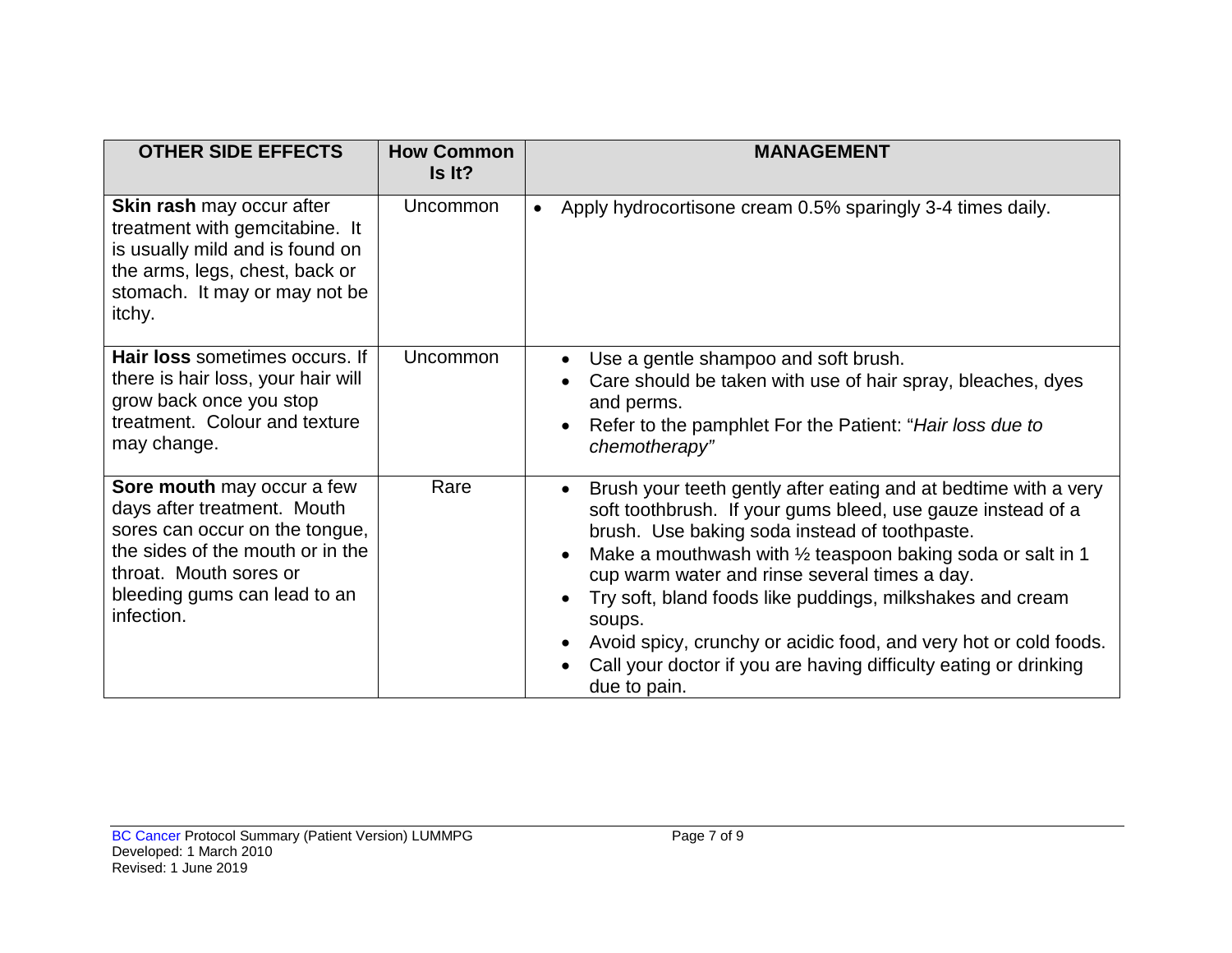## **INSTRUCTIONS FOR THE PATIENT**

## **What other drugs can interact with LUMMPG?**

- Other drugs such as some antibiotics given by vein (eg: tobramycin, vancomycin), furosemide (Lasix®), phenytoin (Dilantin®), pyridoxine (Vitamin B6) and warfarin (Coumadin®) may interact with LUMMPG. Tell your doctor if you are taking these or other drugs as you may need extra blood tests, your dose may need to be changed or your treatment may need to be held for a few days.
- Check with your doctor or pharmacist before you start taking any new prescription or non-prescription drugs.
- If you are admitted to hospital for intravenous antibiotics, be sure that the doctor treating you knows you are on cisplatin.

## **Other important things to know:**

- Cisplatin can cause changes in kidney function, but this is not frequent with the doses used in this type of treatment. It is important that you are well-hydrated before and after treatment.
- Sometimes, the nerve which allows you to hear can be affected by cisplatin. This could result in you experiencing "tinnitus" (ringing in the ears) or a change in your hearing. Report any of these problems to your doctor and/or nurse.
- The drinking of alcohol (in small amounts) does not appear to affect the safety or usefulness of this treatment.
- This treatment may cause sterility in men and menopause in women. If you plan to have children, discuss this with your doctor before starting treatment.
- This treatment may damage sperm and may cause harm to the baby if used during pregnancy. It is best to use *birth control* while you are undergoing treatment. Tell your doctor right away if you or your partner becomes pregnant. Do not breast feed during treatment.
- Tell all doctors or dentists you see that you being treated with cisplatin and gemcitabine before you receive treatment of any form.

# **SEE YOUR DOCTOR OR GET EMERGENCY HELP IMMEDIATELY IF YOU HAVE:**

- Signs of an **infection** such as fever (over 100°F or 38°C by an oral thermometer); chills, cough, pain or burning when you pass urine.
- Signs of a **stroke** such as sudden onset of severe headache, eyesight changes, slurred speech, loss of coordination, weakness or numbness in arm or leg.
- Signs of **bleeding problems** such as black, tarry stools; blood in urine or pinpoint red spots on skin.
- Signs of an **allergic reaction** (rare) soon after a treatment including dizziness, fast heart beat, face swelling or breathing problems.
- Signs of a **blood clot** such as tenderness or hardness over a vein, calf swelling and tenderness, sudden onset of cough, chest pain or shortness of breath.
- Signs of **heart problems** such as fast or uneven heartbeat.
- **Seizures** or **loss of consciousness**.